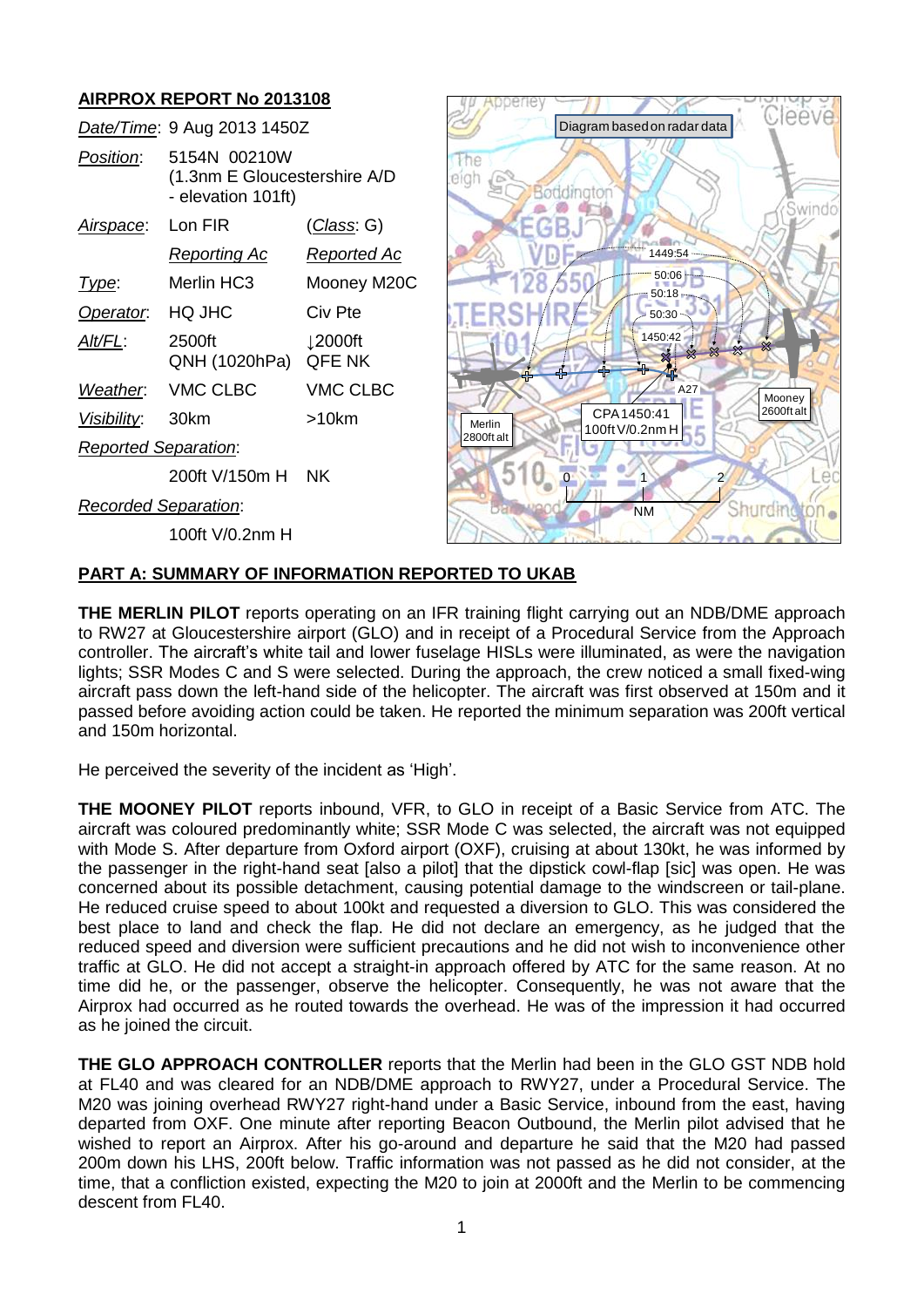## **Factual Background**

The GLO weather was:

METAR EGBJ 091420Z 30009KT 280V340 9999 SCT040 20/09 Q1020= METAR EGBJ 091450Z 29008KT 9999 FEW020 SCT042 20/08 Q1020=

The Rules of the Air Regulations 2007<sup>1</sup> state that: 'Notwithstanding that a flight is being made with air traffic control clearance it shall remain the duty of the commander of the aircraft to take all possible measures to ensure that his aircraft does not collide with any other aircraft.'

A Procedural Service is defined in CAP 774 UK Flight Information Services<sup>2</sup>. It states:

'The controller shall provide traffic information, if it is considered that a confliction may exist, on aircraft being provided with a Basic Service and those where traffic information has been passed by another ATS unit; however, there is no requirement for deconfliction advice to be passed, and the pilot is wholly responsible for collision avoidance...'

CAP 774 Flight Information Services<sup>3</sup> describes a Basic Service. It states:

'Pilots should not expect any form of traffic information from a controller, as there is no such obligation placed on the controller under a Basic Service outside an Aerodrome Traffic Zone (ATZ), and the pilot remains responsible for collision avoidance at all times. However, on initial contact the controller may provide traffic information in general terms to assist with the pilot's situational awareness. This will not normally be updated by the controller unless the situation has changed markedly, or the pilot requests an update…'

#### **Analysis and Investigation**

## **CAA ATSI**

An Airprox occurred at 1450:40, 1.3nm East of GLO within Class G uncontrolled airspace between an Agusta/Westland EH101 Merlin (Merlin) and a Mooney M20C Mark21 (M20). CAA ATSI had access to the RTF and area radar recordings, the written report from the controller and the unit investigation, together with reports from the Merlin and the M20 pilots. The controller was interviewed by CAA ATSI.

The ATSU is equipped with a primary radar system only (without SSR), which is utilised to expedite the procedural environment. It is available subject to manning and operational requirements. The radar does not display traffic in the overhead.

The GLO controller was an experienced controller who had been based at the unit for 8 years. Prior to the Airprox he had been operating a combined Aerodrome and Approach Control Service without the aid of surveillance equipment. The controller's workload had gradually increased, becoming heavy at the time of the Airprox with the added complexity of using RW36, RW27 and grass RW22. Relief breaks had been re-arranged to accommodate a radar examination earlier in the day together with disruption caused by an aircraft accident at 1224.

The M20 was operating VFR and, due to an open cowling, had decided to divert to GLO and was in receipt of a Basic Service from GLO Approach on frequency 128.550MHz.

The Merlin was conducting an IFR training flight operating from RAF Benson and was in receipt of a Procedural Service from GLO Approach on frequency 128.550MHz. The Merlin intended to

 $\overline{\phantom{a}}$ 

Rule 8 (1)-Avoiding aerial collisions

<sup>2</sup> Chapter 2, Paragraph 5

Chapter 5, Paragraph 5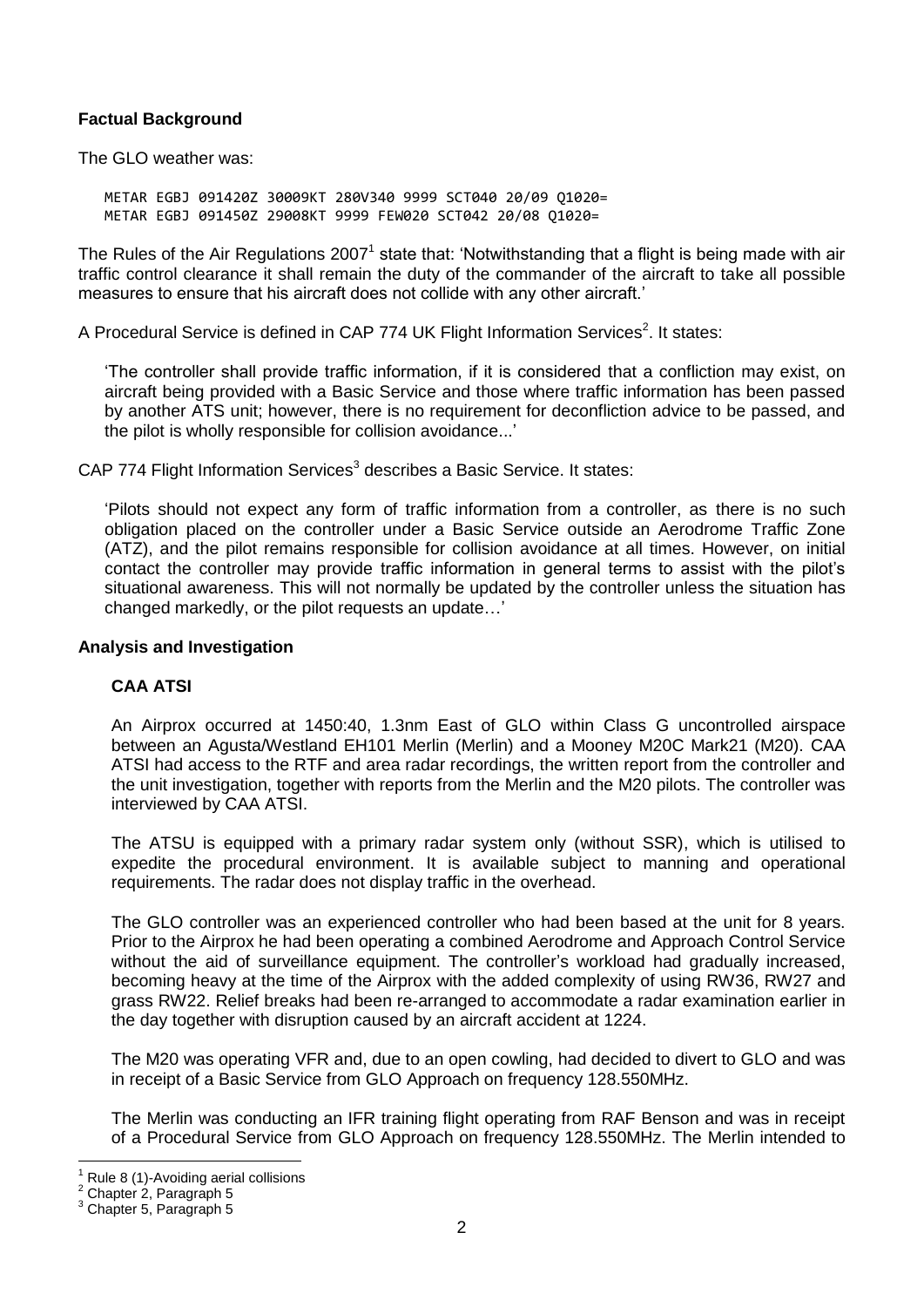carry out an NDB/DME approach to RW27. An extract from the Instrument Approach Plate (IAP) taken from the UK AIP page AD 2-EGBJ-8-8 (30 May 13) is shown below Figure 1.



Figure 1 – Extract from the IAP – NDB/DME RW27

The Merlin pilot first contacted GLO Approach at 1428:42 reporting at altitude 2400ft and requesting a join for the NDB/DME RW27. The GLO controller marked 2400ft on the flight progress strip (FPS) and cleared the Merlin to the GST(NDB) at FL40 which was also marked on the FPS with a climb arrow.

At 1439:50, the Merlin pilot reported taking up the hold at the GST NDB at FL040 prior to commencing an NDB/DME approach to RW27. The GLO controller instructed the Merlin pilot to report when ready for the procedure.

At 1441:38, the M20 pilot contacted GLO Approach and the following RTF exchange occurred: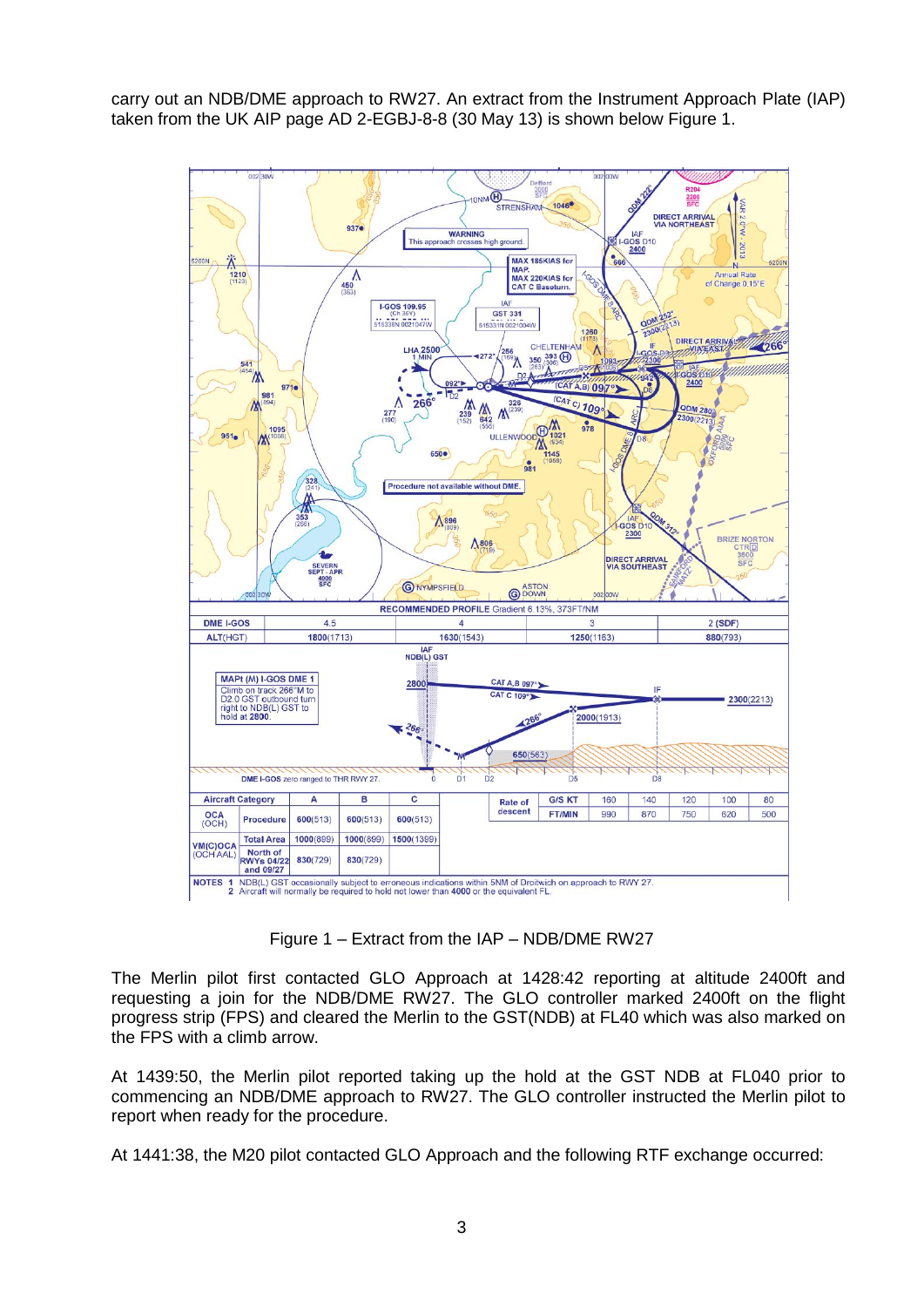- M20 *"Er good afternoon [M20 C/S] out from Oxford erm originally enroute to Shobdon but we've erm got a popped er erm hatch on the on the front, it's not dangerous but we better land though as soon possible er just request joining instructions"*
- ATC *"[M20 C/S] er Basic Service make a straight in approach runway two seven QFE one zero one seven"*
- M20 *"Er we can do a standard er overhead join if you like [M20 C/S] and QFE one zero one seven we have also got one four miles to run"*
- ATC *"[M20 C/S] roger report three miles and it'll be a standard overhead join then "*
- M20 *"Okay report three miles overhead join thanks [M20 C/S]".*

The M20 at was at FL025, 16.5nm east of GLO and the Merlin in the GST hold at FL040.

At 1446:34 the Merlin pilot reported, *"[Merlin C/S] ready for the Approach following this hold"* and the controller replied, *"[Merlin C/S] cleared NDB DME approach runway two seven QNH one zero two zero report beacon outbound".* This was acknowledged by the Merlin pilot, *"Cleared NDB DME runway two seven QNH one zero two zero set [Merlin C/S] Wilco"*. At this time the Merlin was turning westbound in the holding pattern and then descended to FL026 (2800ft) the lowest level available from which to commence the procedure.

The controller's workload was significantly increased by the complexity of using RW36, RW27 and the grass RW22. At 1447:40 the controller was preparing to handover the Aerodrome Control position and instructed a number of circuit aircraft to change from the combined frequency 128.550MHz to the Tower frequency 122.900MHz. A number of aircraft were instructed to standby as the RTF loading increased and the controller became involved in the handover.

At 1449:01 the M20 pilot reported, *"and Gloster [M20 C/S] three miles to run at two thousand three hundred feet on one zero two zero".* The controller replied, *"[M20 C/S] just hold there thanks"*. There was no acknowledgement from the M20 pilot. The M20 was at FL024 (2600ft).

Two aircraft called on the combined frequency but received no response. At 1449:42 the M20 pilot called again, *"Er [M20 C/S] we have two miles to run to the field and we're at two thousand three hundred feet one zero two zero"*. The controller responded *"[M20 C/S] just standby please"*.

At 1450:00 the Merlin pilot reported, *"[Merlin C/S] beacon outbound".* After a 10sec pause the controller replied, *"[Merlin C/S] report commencing the base turn".* This was acknowledged *"[Merlin C/S] Wilco".* The two aircraft were on reciprocal tracks, with a horizontal distance of 2.8nm and a vertical separation of 200ft (Figure 2).



Figure 2 – Swanwick MRT at 1450:00

At 1450:27 the Merlin was Beacon Outbound indicating FL026 (2800ft) with the M20 slightly left of the Merlin's 12 o'clock at a range of 0.9nm indicating 200ft below (Figure 3). At this point the handover of the Tower frequency was completed and the frequencies split.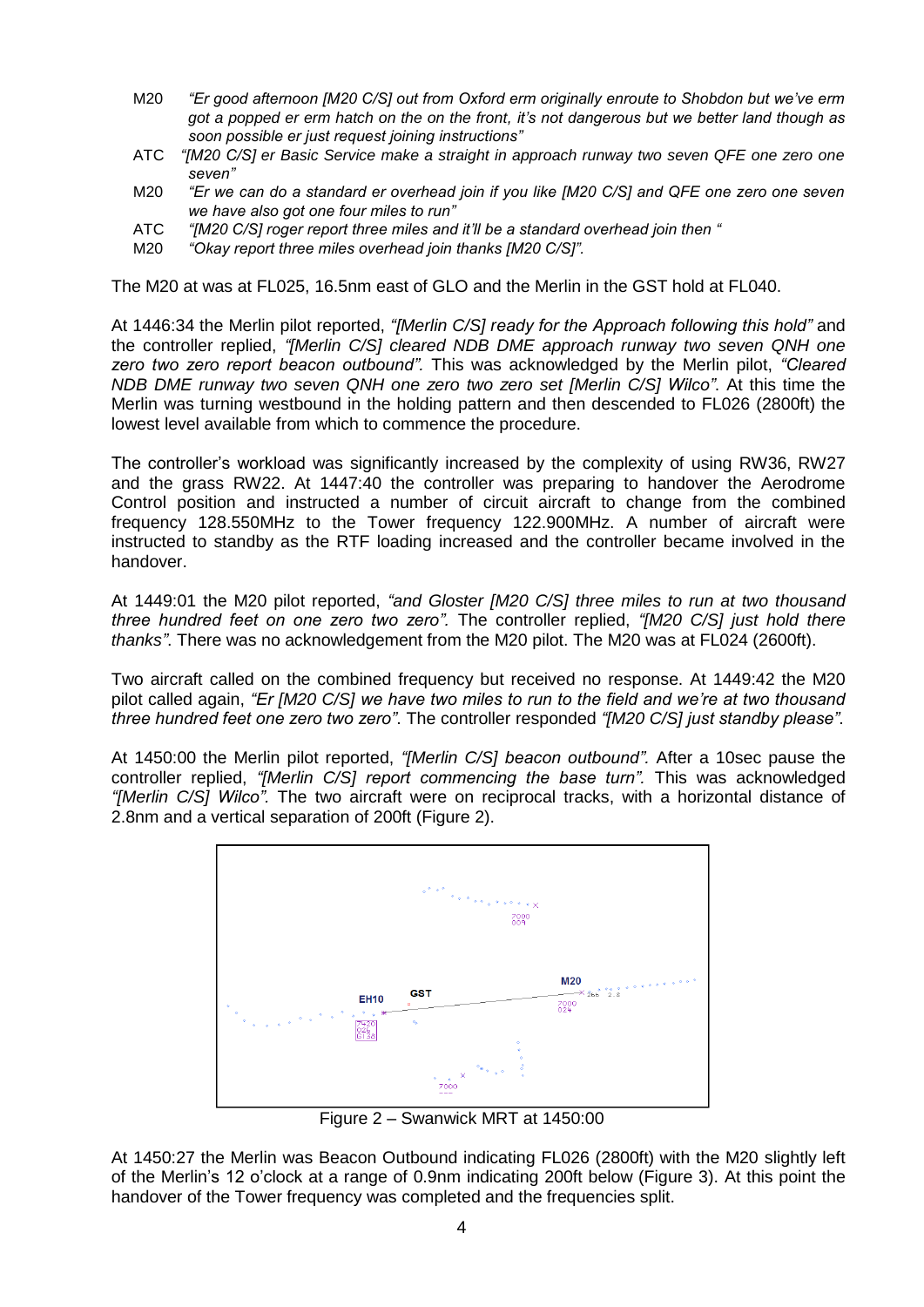

Figure 3 – Swanwick MRT at 1450:27

At 1450:31 the controller responded to the M20 pilot's previous call, *"[M20 C/S] fixed wing circuit is active runway three six; however, you're for runway two seven righthand continue to the overhead for it's a standard overhead join and contact tower one two two decimal nine".* The M20 pilot replied, *"One two two decimal nine and two seven er standard righthand er overhead join thanks er [M20 C/S]".* The controller annotated the FPS with standard arrival 27R but no level information was shown.

At 1450:44 the two aircraft passed abeam at a horizontal distance of 0.2nm and a vertical separation of 100ft. The Merlin pilot's written report indicated that he took no form of avoiding action, his right turn presumably being the outbound turn for the procedure (Figure 4).





At 1450:55 the following RTF exchange occurred:

- Merlin *"Er Gloster Approach [Merlin C/S] er like to declare AIRPROX on that"*
- ATC *"[Merlin C/S] go ahead"*
- Merlin *"Er [Merlin C/S] we'll continue the approach and debrief you er on the overshoot if possible"*
- ATC *"[Merlin C/S] affirm from the go around it'll be climb straight ahead to altitude three thousand feet"*
- Merlin *"From the go around climb ahead three thousand feet [Merlin C/S]"*
- ATC *"[M20 C/S] contact the Tower one two two decimal niner"*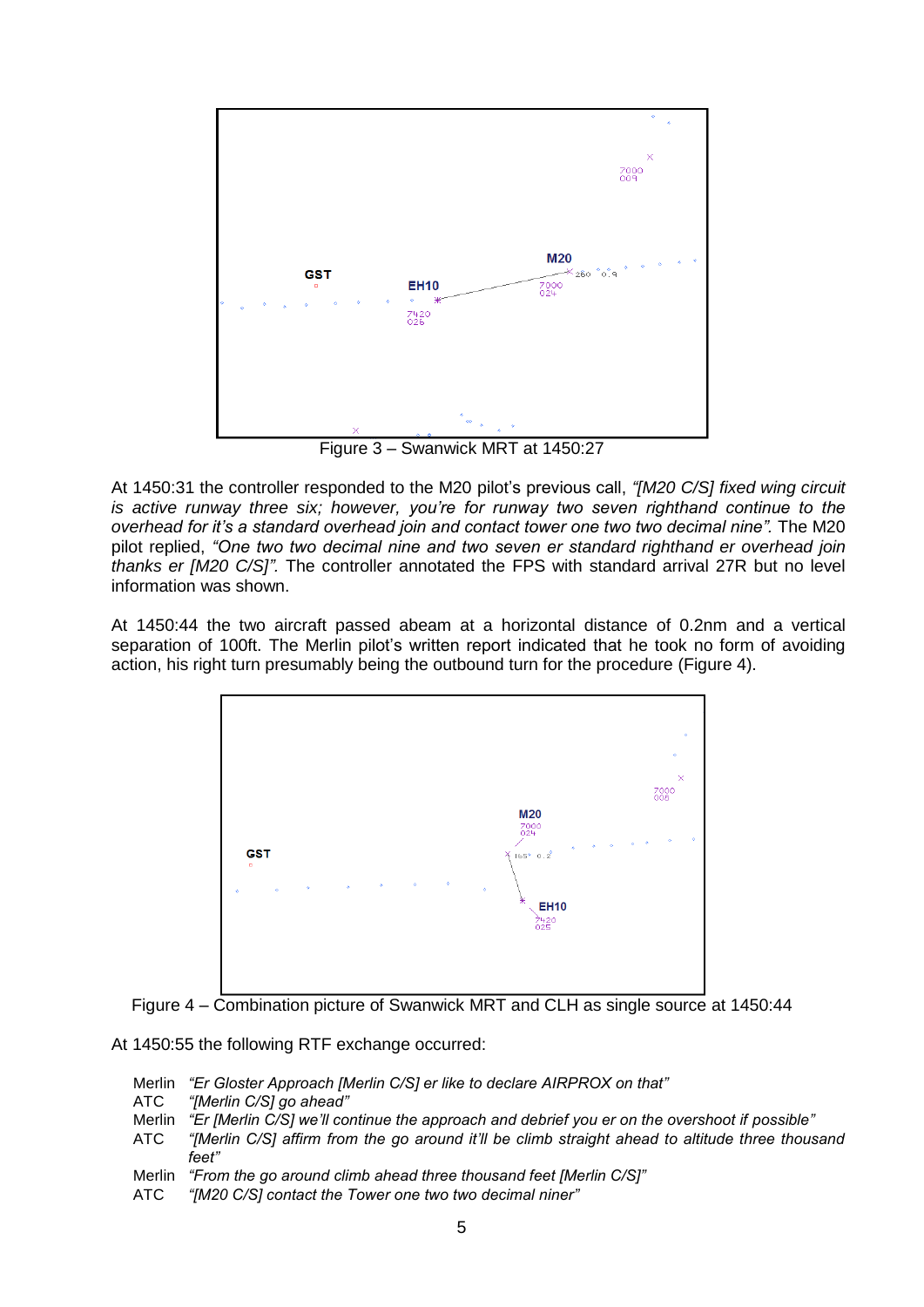The M20 continued to the overhead and joined the visual circuit landing on RW27 and shortly afterwards, at 1458:23, the Merlin was cleared for the go-around on runway 27. The M20 pilot's written report indicated that he had not sighted the Merlin and mistakenly believed that the Airprox had occurred when joining the circuit and turning onto final approach ahead of the Merlin.

At 1500:20 the controller elected to utilise radar in order to expedite the departure of the Merlin and Traffic Service was agreed [limited with no SSR]. Shortly afterwards the controller asked the Merlin pilot for his comments and at 1503:50 the following RTF exchange occurred:

- Merlin *"[Merlin C/S] er following the er published approach procedure at three DME on the outbound leg erm one small fixed wing er believed to be the aircraft backtracking up the runway as we initiated the low approach roger so far"*
- ATC *"Er confirmed as the orange Mooney was it"*
- E10 "[Merlin C/S] *affirm passed down the lefthand side of the aircraft er within"...[interrupted]*
- E10 *…"Er [Merlin C/S] er within two hundred metres and 200ft feet down our left hand side".*
- ATC *"[Merlin C/S] roger and freecall Brize now on one one nine decimal zero"*

When questioned at interview, the controller indicated an expectation that the M20 would make a standard overhead join at 2000ft aal (elevation 101ft) and considered that with the Merlin holding at FL40, there was not likely to be a conflict. The controller was not initially aware of the M20's altitude and indicated that this would normally have been passed by the M20 pilot on initial contact. However, the M20 pilot reported an open cowl and had requested a landing as soon as possible. The controller believed that the nature of the non-standard call inbound may have caused the pilot not to report, or the controller not to request, the level of the M20.

The controller indicated that when clearing the Merlin for the instrument approach, he was content to allow the Merlin to descend to 2800ft and had not asked for a report vacating FL40 or reaching 2800ft. The FPS showed the Merlin cleared for descent (indicated by a descent arrow) but with no indication of having vacated FL40. The controller recognised that normal practise would have been for him to consider leaving the Merlin at FL40 until calling Beacon Outbound, however, at the time, there were no other instrument departures or arrivals and he did not perceive that there was any problem.

The controller, when asked why the positions had not been split earlier, indicated that due to changes in the staff breaks, the combined operation of Aerodrome and Approach had been extended in order to provide a break to the Aerodrome controller following an aircraft accident. The controller indicated that workload had increased sharply prior to commencement of handover of the Tower position to the oncoming Aerodrome controller.

The controller indicated that when the M20 pilot had called east of the airfield, he judged it was approaching the ATZ and transferred it to the Tower. The controller could not recall whether he had heard the M20 reporting at 2300ft and was not aware of the conflict situation.

When the controller was asked how a similar conflict might be prevented in the future, he indicated that keeping the Merlin at FL40 until Beacon Outbound, obtaining an earlier level report from the M20, together with traffic information to both aircraft would have prevented the occurrence.

The ATSU indicated that under normal circumstances the Aerodrome and Approach control positions would not have been combined. However, due to the re-arranged watch breaks precipitated by the earlier aircraft accident and radar examination requirements, the combined operation had been approved by the Senior Controller on Duty (SCoD), allowing the Tower controller to take a suitable recovery break.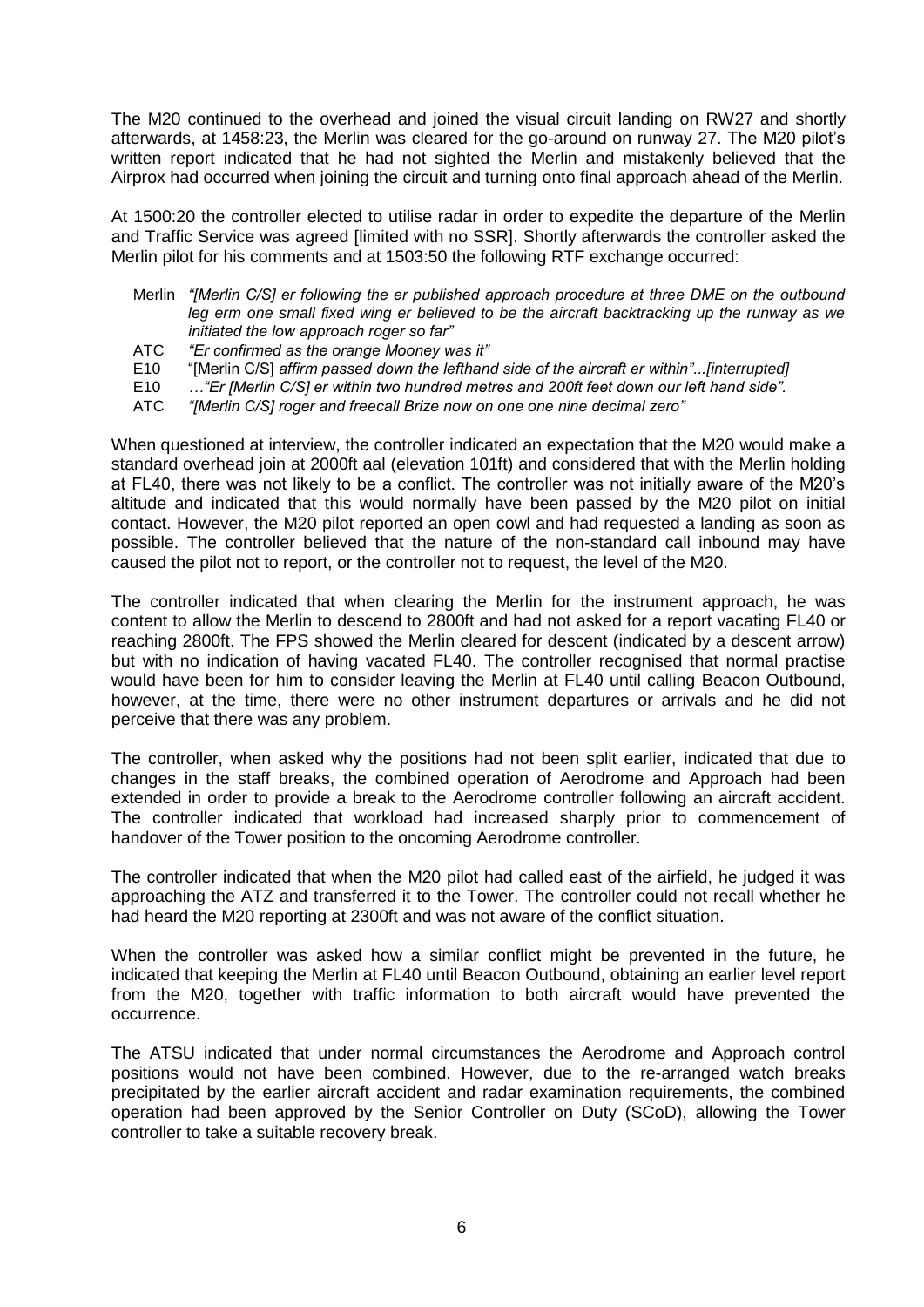The ATSU normally operates a combined Aerodrome and Approach Service at the beginning and end of airport opening hours. The GLO Manual of Air Traffic Services (MATS) Part  $2^4$  states: 'In accordance with the contingency arrangements…ADC and APC are normally combined at the beginning and end of the airport opening hours and during extensions of the watch…'

The SCoD is responsible for the efficient running and administration of the ATC Watch. The MATS Part  $2^5$  states: 'The SCoD shall ensure that ATC staff are deployed as effectively as possible to meet the operational needs of the airport. Light traffic conditions and, particularly poor weather, may enable contingency arrangements to be made to maximise the efficiency of the duty staff. Similarly, in situations of staff sickness or shortage, staff should be deployed to minimise any reduction in overall service levels consistent with safety.'

The MATS Part  $2^6$  lists the standard operating configuration and, in order of preference, the recommended contingency staffing arrangements and states that: '…the SCoD may elect to alter these arrangements if traffic conditions dictate'.

Because of the earlier aircraft accident, the SCoD was sympathetic in allowing the Aerodrome controller a relief break and elected to allow the combined operation of Aerodrome and Approach control positions as a contingency arrangement. However no restrictions or limitations on traffic levels were applied. The MATS Part  $2^7$  states: 'During contingency operations, it may be necessary to apply certain restrictions to ensure traffic levels are adequately managed. The list below is not exhaustive, nor in any preferential order but SCoD may elect to apply the following restrictions:

IR Training: Cancel/reduce bookings to one per hour or less. Circuits: Reduce maximum number accepted. Multiple Runway: Limit or curtail crossing runway operations. Flight Information Service: Limit availability.

Any restriction placed should be periodically reviewed against actual or forecast traffic and weather conditions.'

No safeguards were put in place. The controller was confident that he could cope with the combined operation whilst providing a relief break for the Aerodrome controller. The controller allowed the traffic level to increase, with the added complexity of multiple runway operations and crew training. As traffic levels reached 'overload', the controller commenced a handover to the Aerodrome controller. At the same time the M20 pilot called twice at 2300ft and the Merlin pilot reported Beacon Outbound.

Due to the increased traffic levels and funnelling effect of concentrating on the handover of the Aerodrome position, the controller was distracted from the Approach Control task and his ability to recognise the conflict between the two aircraft was significantly reduced.

There was no visual indication or prompt from the FPS presentation showing the Merlin at FL40, cleared for descent and there was no level information on the M20 strip. The controller's mental picture had the M20 approaching the overhead at 2000ft and the Merlin cleared for the procedure descending from FL40 to 2800ft. Whereas the M20 was approaching from the east at 2600ft as the Merlin crossed the beacon westbound at 2800ft descending.

The Merlin was cleared for the procedure and descended prior to going Beacon Outbound. After an Airprox in 2011 (2011058) the GLO MATS Part  $2<sup>8</sup>$  was updated and states:

l

<sup>4</sup> Section 4, Chapter 1, Paragraph 1.6.1 (Combined Operations)

<sup>5</sup> Section 1, Chapter 11, Paragraph 11.10

<sup>6</sup> Section 1, Chapter 11, Paragraph 11.12

<sup>7</sup> Section 1, Chapter 11, Paragraph 11.13

<sup>8</sup> Section 2, Chapter 1, Paragraph 12.2.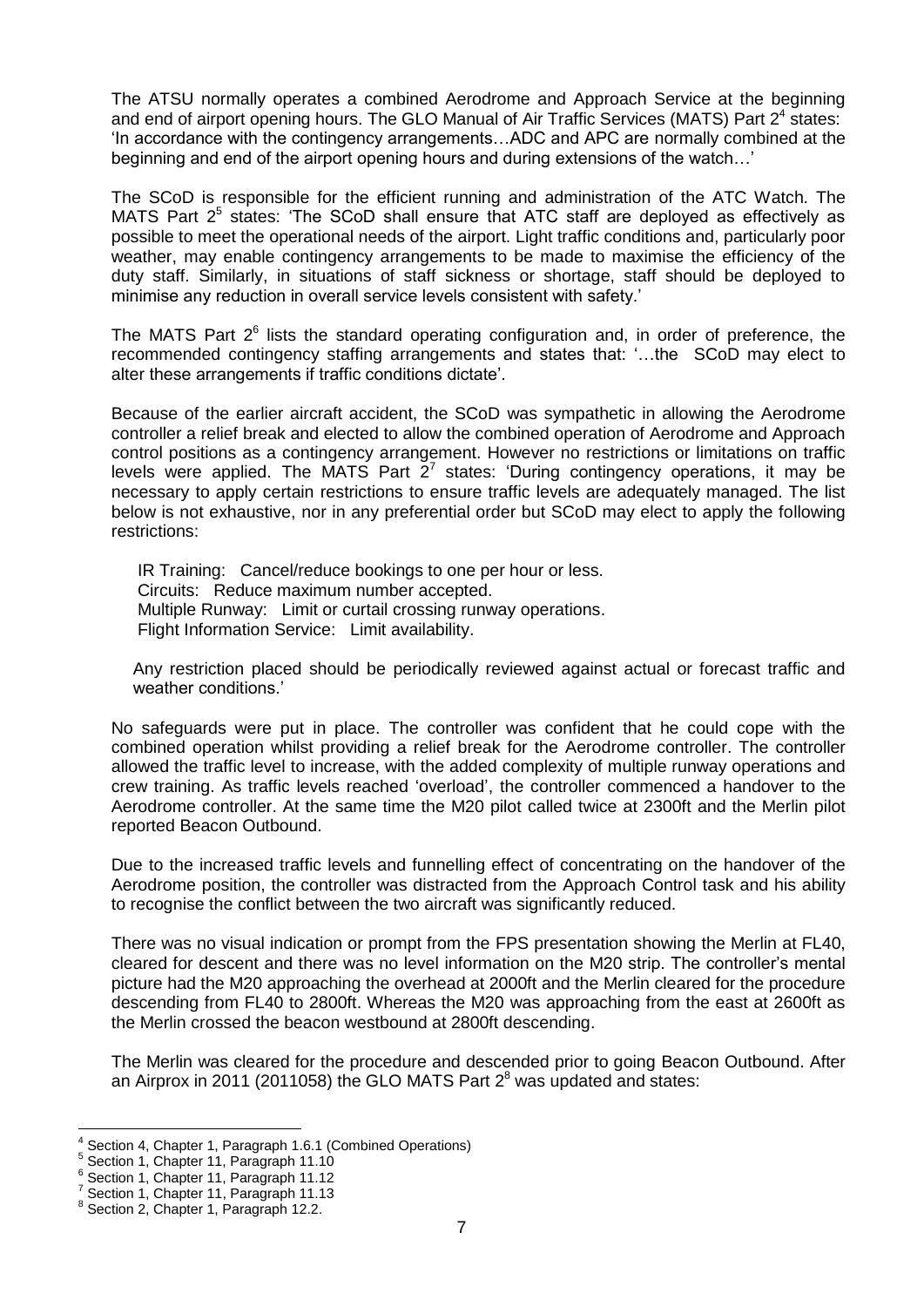'Controllers should consider not issuing a descent clearance to the arriving aircraft until after it has reported Beacon Outbound and that has been checked by VDF and/or radar derived information. e.g. *G-ABCD cleared NDB/DME Approach RWY27, maintain Flight Level 50 until advised, report Beacon Outbound.'*

The controller judged that with no other IFR traffic, he was content to allow the Merlin to descend prior to going Beacon Outbound. The controller had not asked for any intermediate level reports, which would have served to provide a better understanding of the Merlin's vertical profile.

ATSI made two recommendations as a result of this Airprox:

It is recommended that prior to the implementation of combined Aerodrome and Approach arrangements at non-mandated times, the ATSU take action to ensure that appropriate limitations and restrictions are applied to ensure traffic levels are adequately managed.

It is recommended that the ATSU introduce a means for the robust control of the vertical environment in situations when aircraft are using the GST holding pattern prior to commencing an instrument approach and ensure that controllers utilise the appropriate phraseology tools for aircraft vacating passing or reaching assigned levels.

## **Comments**

## **JHC**

This incident may have been averted if the increasing workload and complexity of task of the sole controller had been identified and addressed earlier. Due to controllers' workload, assumptions and procedural errors were made that conspired to ensure that a scenario developed where 2 aircraft came into close proximity with each other, one possibly heads-down changing frequency and unaware of the confliction, the other making a sighting too late to take any avoiding action. We are confident that lessons have been learnt and that in-place procedures and recommendations would be implemented to ensure that it would be highly unlikely that a similar situation would occur again. Plans to fit Merlin with TCAS are in-place; however, fleet-wide upgrade is not scheduled to be completed until 2019.

#### **Summary**

The Airprox occurred in Class G airspace; both pilots were equally responsible for collision avoidance. The Merlin pilot was operating IFR, carrying out an NDB/DME approach to RW27. He was in receipt of a Procedural Service from the Approach controller. The M20 pilot, operating VFR, was diverting into GLO due to a non-emergency situation, in receipt of a Basic Service from the Approach controller. The Approach and Tower positions were combined; traffic levels and workload were reported as high. The Merlin was cleared for the NDB/DME approach before it reached Beacon Outbound, allowing it to descend from FL40 to 2800ft in accordance with the procedure. At the time the M20 was opposite direction at 2600ft; the controller had not established its altitude. The Approach controller, unaware of the confliction, did not pass traffic information to either pilot. The Merlin pilot reported observing the M20 at a range of 150m, adding that it passed before avoiding action could be taken. He reported the minimum separation was 200ft vertical and 150m horizontal. The M20 pilot did not see the Merlin. The recorded separation was 100ft vertical and 0.2nm horizontal.

## **PART B: SUMMARY OF THE BOARD'S DISCUSSIONS**

Information available included reports from the pilots of both aircraft, transcripts of the relevant RT frequency, radar video recordings, a report from the controller involved, and reports from the appropriate ATC and operating authorities.

The Board first considered the actions of the Merlin pilot and quickly agreed that, in being in receipt of a Procedural Service and having received his clearance to commence the GST NDB procedure,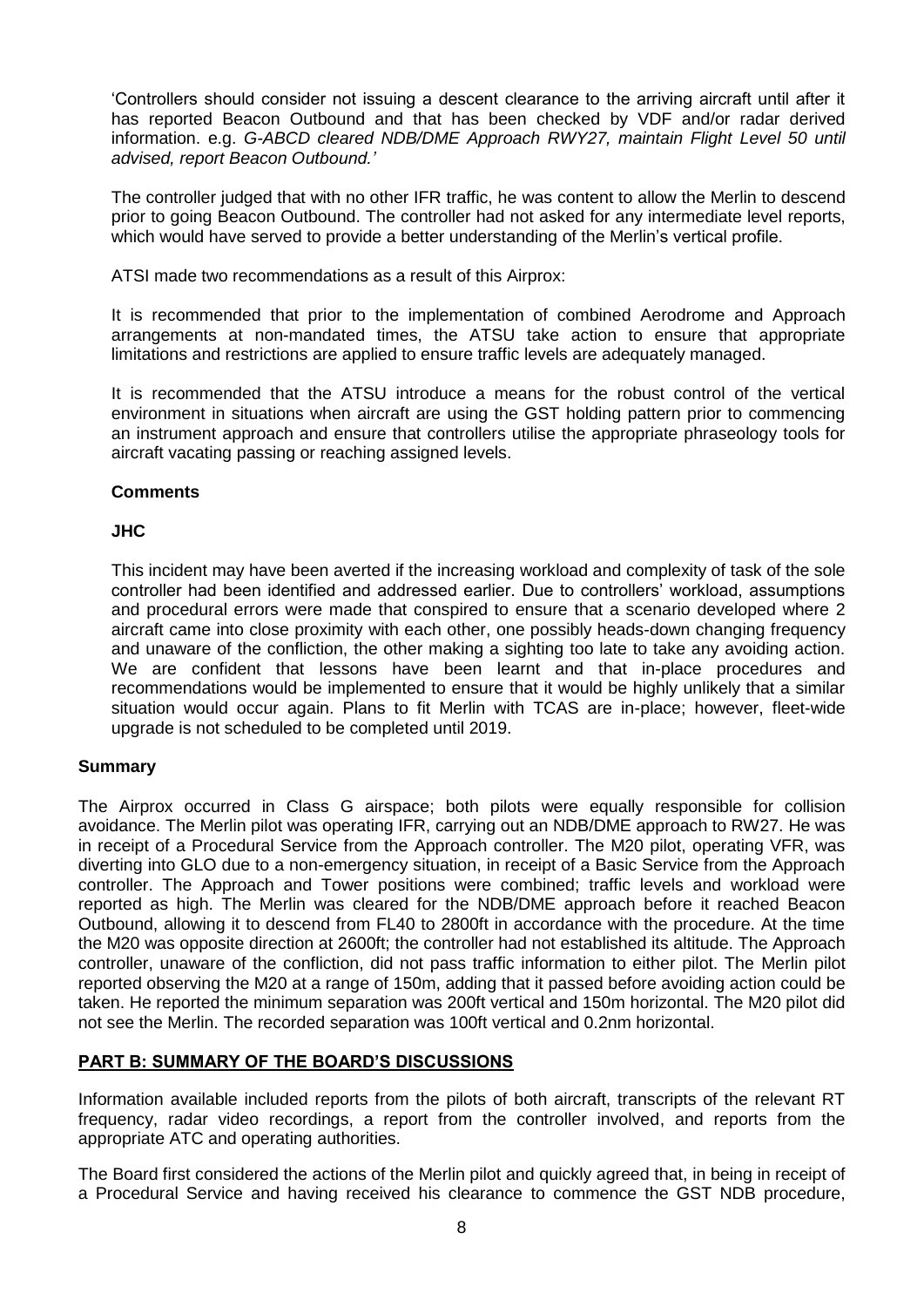although he had not yet reached Beacon Outbound, he was entitled to descend, at his discretion, from FL40 to 2800ft, the lowest altitude available to commence the procedure.

Turning to the M20 pilot, the Board noted that he was on a VFR flight, was diverting to GLO due to a dipstick-cover becoming open, was probably pre-occupied and distracted by that factor, and had not reported his altitude on initial contact with GLO (and this had not been requested by the controller). A pilot member thought that perhaps the M20 pilot should have made a PAN call to alert the controller to his situation and thereby obtain a priority approach. However, the Board noted that the pilot had been offered the choice of a straight-in approach by GLO but had decided to join overhead; as far as he was concerned it was not an emergency situation and he was content to route westbound towards the overhead to join at 2000ft as cleared.

Turning to the ATC involvement, it was apparent to the Board that this was where the root source of the Airprox lay, and much of the Board's discussion centred on these aspects. The GLO Approach and Aerodrome positions had been combined in the period leading up to the Airprox. The SCoD had decided, due to problems earlier in the day, to combine the positions to allow the Aerodrome controller a break; however, although the Aerodrome/Approach controller believed he could cope with the traffic situation, the workload subsequently became very high and the Board deduced that this had affected his ability to maintain situational awareness of what had become a complex air traffic environment. Whilst the rationale for combining the two positions was understood, controller members were surprised that the SCoD had not put in place any traffic management restrictions at the time of combination, or afterwards, in order to reduce the workload; especially as suitable options were stated in the GLO MATS Part 2. On top of this already busy traffic environment, the Board thought that it was likely that the Approach controller had probably then become further distracted during his handover of the Aerodrome position. As a result, the Board opined that the controller cleared the Merlin pilot for his procedure without being fully cognisant of the position and altitude of the M20 even though the M20 pilot had reported at both 3nm and 2nm that his height was 2300ft. The fact that the Merlin's Flight Progress Strip had not been annotated to show that the helicopter had vacated FL40 caused the Board to believe that, despite having cleared the Merlin pilot for the procedure, the controller thought that the Merlin was still at FL40 with the M20 joining overhead at 2000ft. It was also noted by several Board members that, not only were the two aircraft not separated, but also that Traffic Information had not been passed to either pilot. Consequently, neither pilot was aware of the presence of the other aircraft. The Board considered that all of these factors were directly caused by the controller's high workload.

Discussion then turned to whether the controller had complied with the requirements of CAP 774, and specifically with regard to the provision of Procedural and Basic Services. ATC are not required to provide separation between aircraft in receipt of Procedural and Basic Services; responsibility for collision avoidance remains with the pilots concerned. Under a Procedural Service the controller shall pass Traffic Information if it is considered that a confliction may exist but, on this occasion, the controller had not correlated the flight paths as such in his mind. Under a Basic Service, outside an ATZ, there is no obligation for a controller to pass Traffic Information. Technically, therefore, the controller had complied with the required procedures. This, the Board found, made the cause and contributory factors of the Airprox difficult to establish. Some members considered that the cause should include the fact that the controller had lost situational awareness, which would explain why the Merlin pilot had not been informed about the presence of the M20. Others mooted that, because ATC requirements had technically been followed, the cause should be a late sighting by the Merlin pilot and a non-sighting by the M20 pilot. However, following a lengthy discussion, it was agreed that it was the absence of Traffic Information to the Merlin pilot, and his subsequent unknowing descent into conflict with the M20, that were the fundamental cause of the Airprox. It was decided that, although they were the root source of the incident, the ATC workload aspects should simply be considered as contributory factors, rather than specifically part of the cause. Having debated the cause at length, it was quickly decided, unanimously, that, because the aircraft had passed 100ft vertically and 0.2nm horizontally apart without any form of avoiding action due to the late- and nonsightings, the degree of Risk was A.